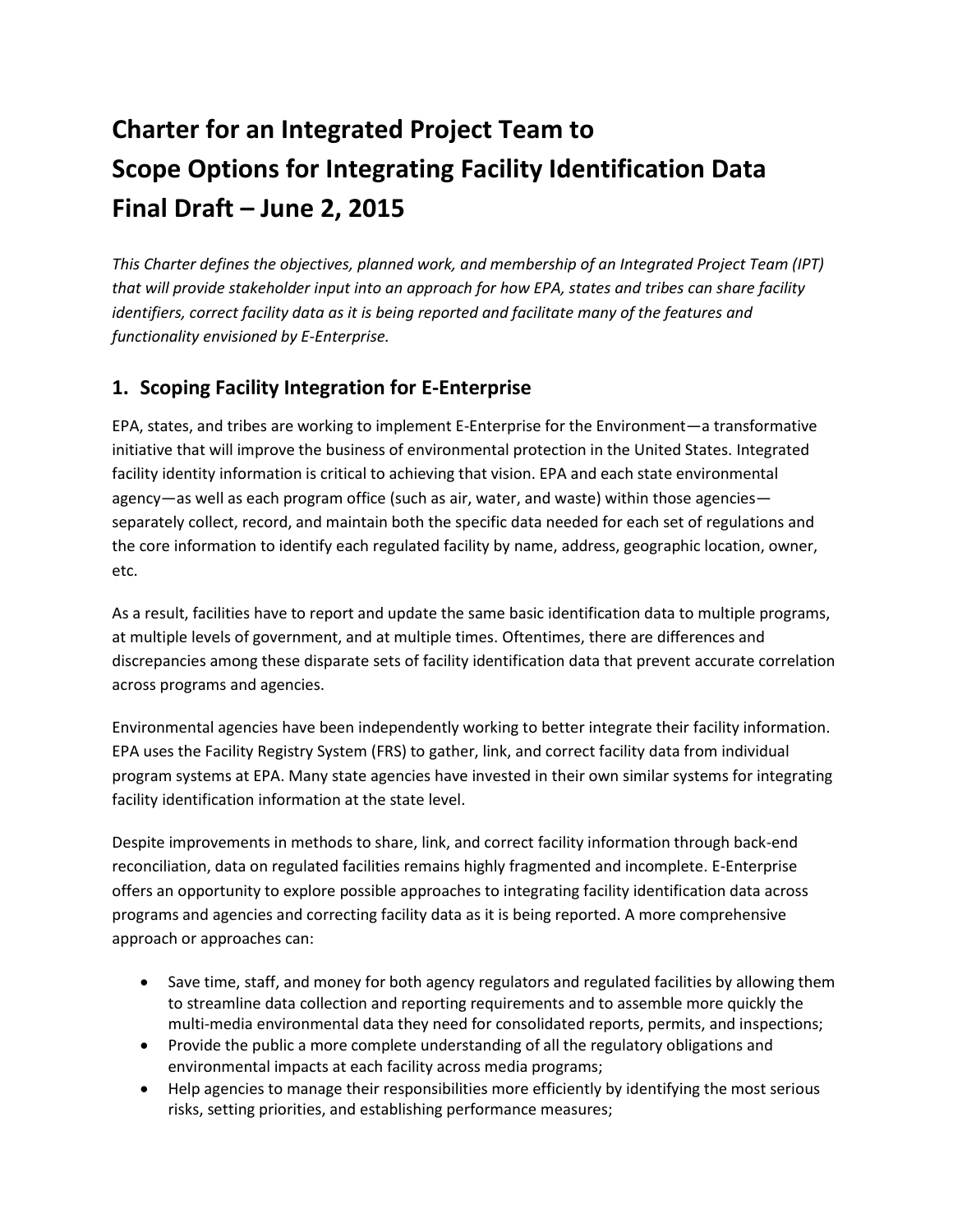• Increase data accuracy and thereby reduce the risk of disseminating incorrect information about a regulated entity.

Under the auspices of the Exchange Network Leadership Council (ENLC), this IPT will bring together partners from EPA, states, and tribes. The IPT will conduct scoping for a system of shared facility identifiers. The scoping process will document current partner capabilities on Facility data integration, define our collective future state goals and requirements and propose and test solution alternatives, with the goal of recommending potential approaches for development and testing.

## **2. Objectives and Anticipated Work**

This IPT will explore, identify, and test possible approaches for integrating or sharing facility information across programs and agencies and improving facility data quality by accommodating data correction as it is being reported to environmental regulators. The IPT will develop an understanding of current EPA, state, and tribal efforts to integrate facility data, identify a shared set of goals for supporting more comprehensive facility integration, and identify and test options for achieving those shared goals. The IPT will not evaluate ways to improve the quality of corporate parent information. In its approach to the new data management model for a master facility identification, EPA will be developing the necessary linkages for corporate parent information to fit with the solutions identified by this IPT.

The IPT will approach its work in 4 phases.

#### *Phase 1 – Discovery and Analysis*

The first phase will focus on Discovery and Analysis. The IPT will gather EPA, state, and tribal input and requirements to understand current business and management processes, data models, technical approaches, lessons learned and challenges around facility data management.

In Phase 1 the IPT will:

- Gather information about a diverse set of partner experiences related to facility master data management. The IPT will catalogue existing partner systems and summarize their features and characteristics. The IPT will also gather information about lessons learned on system implementation, business process changes, and governance.
- Conduct detailed 'one on one' discovery sessions with 2-3 state/tribal members to allow for a deeper dive into business processes, data models, technical approaches, lessons learned and challenges.
- Compare state/tribal business rules with existing EPA FRS services and other EPA program business rules.
- Author, review and revise an EPA/State/Tribal Facility Data Integration Discovery Document. This document will include recommendations for next steps and possible pilot options that can be used to inform follow-on phases of the IPT.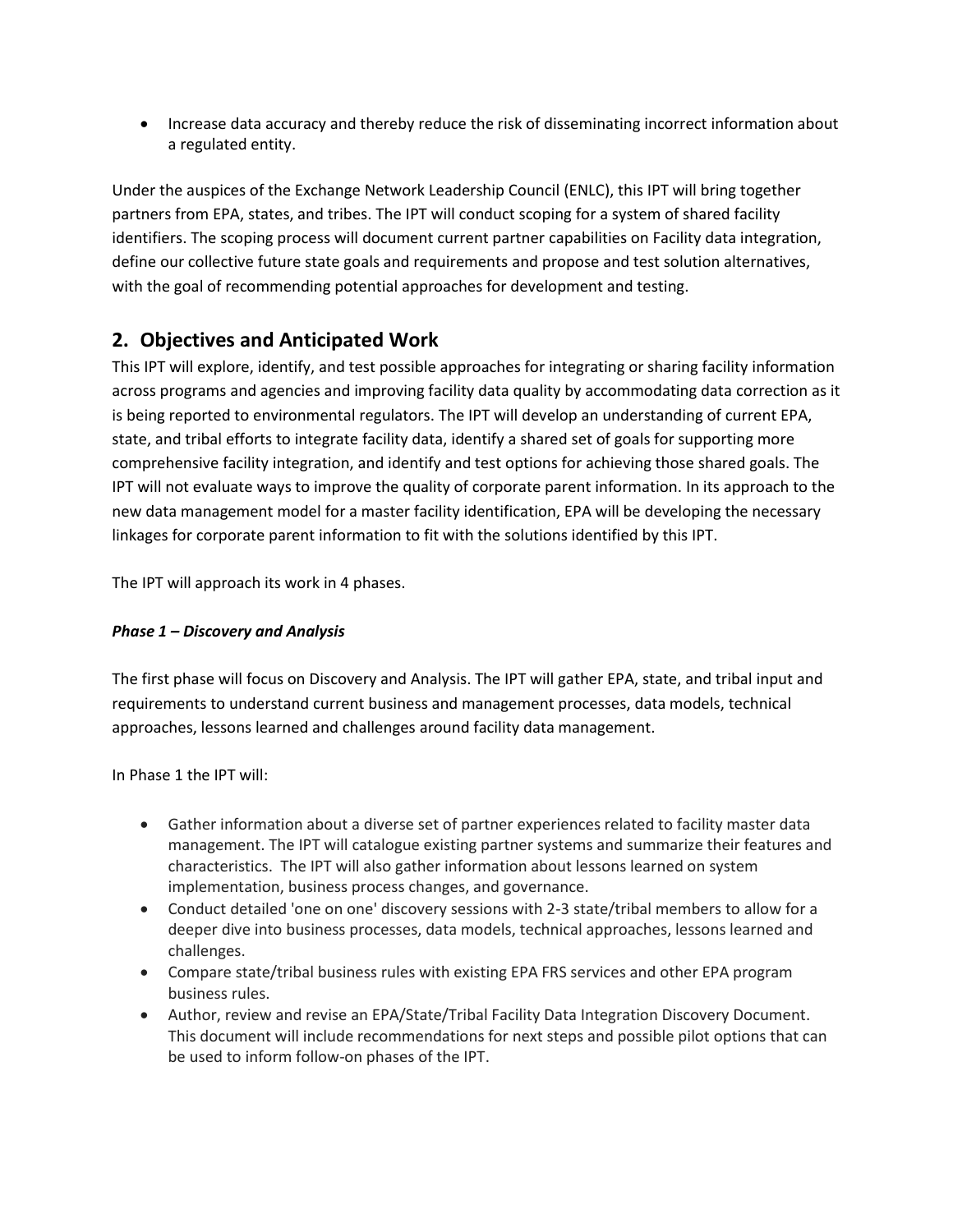The IPT's research and requirements gathering are critical steps in the development of E-Enterprise and reflect the commitment of the E-Enterprise Leadership Council (EELC) to work collaboratively and emphasize burden reduction through facility integration in the design and operation of E-Enterprise infrastructure. The IPT will document its findings in a set of deliverables that will include:

- Meeting minutes and summary of EPA/State/Tribal Discovery Sessions
- Draft EPA/State/Tribal Facility Data Integration Discovery Document
- Final EPA/State/Tribal Facility Data Integration Discovery Document
- Functional specifications for sample shared services for State/Tribal Facility Data Integration capabilities that may be used for small pilot work in subsequent phases.

#### *Phase 2 – Define Future State Goals and Requirements*

Based on the information gathered in Phase 1, the IPT will define the goals and requirements for a future state or states that will provide for more comprehensive integration or linking of master facility data across agencies. Using a LEAN process, the group will produce a future state visioning document that:

- Articulates goals for an approach to integrating Facility data
	- o What do we want to be able to do in the future?
	- o What types of functionality and requirements must the future state fulfill?
- Evaluates requirements identified by E-Enterprise scoping teams
- Defines Shared Service Opportunities
- Considers needs for joint governance of master facility records

#### *Phase 3 – Identify Solution Alternatives and Testing Opportunities*

The IPT will develop and document possible solution alternatives based on the goals and requirements identified in Phase 2. The alternatives should include proposed technical approaches as well as relevant policy considerations. The IPT will also identify opportunities to design and execute testing with a limited number of IPT members to demonstrate the viability of possible approaches.

#### *Phase 4 – Develop Final Recommendations and Implementation Plan*

Drawing on information and lessons learned from solution testing and pilots, the IPT will develop a set of recommendations and a plan for further evaluating and testing a recommended solution or solutions. The plan should include cost estimates, an anticipated timeline, and as many early wins as possible to show incremental progress toward the goals. As part of the plan, the IPT should present a Return on Investment analysis that estimates the qualitative and quantitative costs and benefits of proceeding.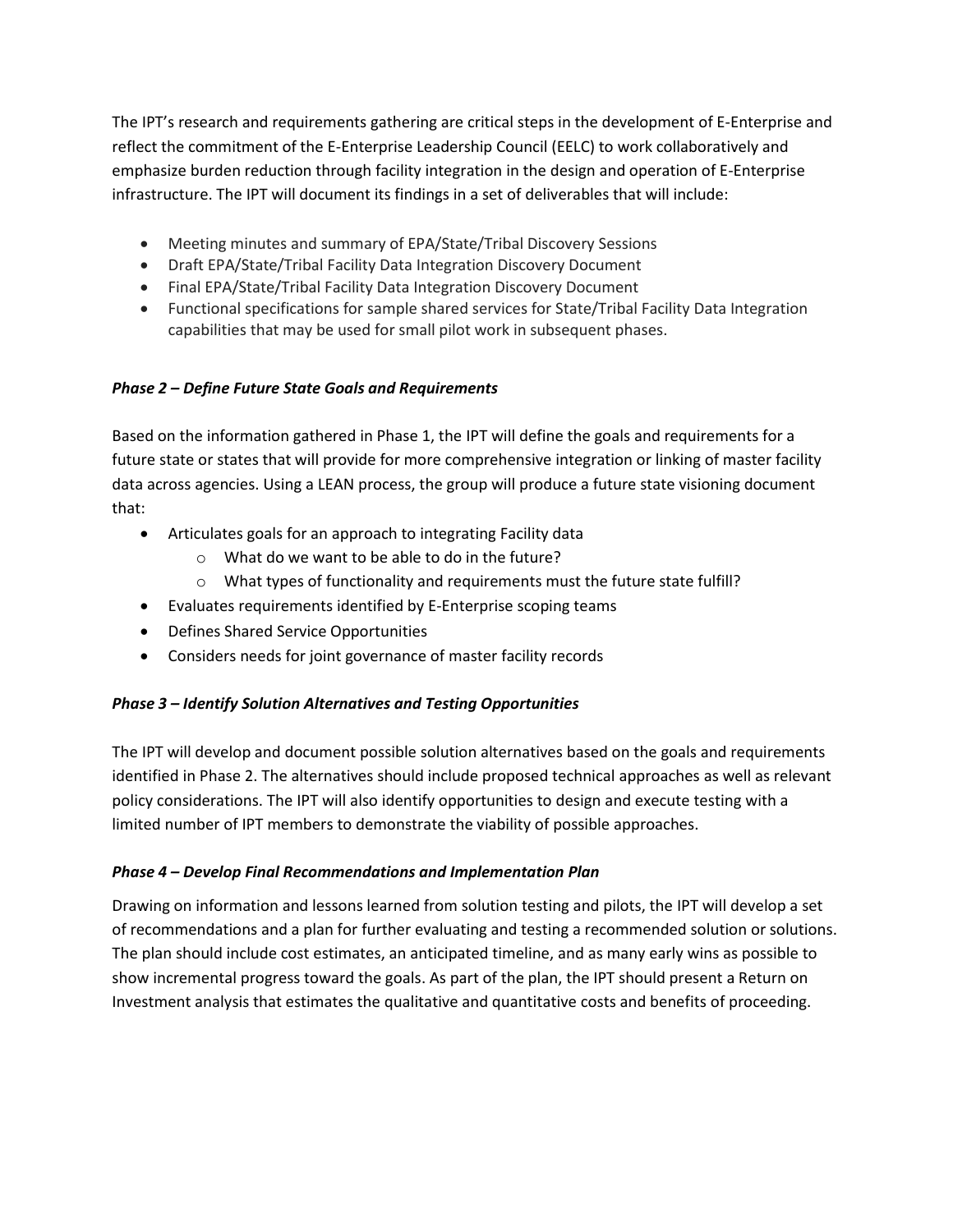## **3. IPT Structure and Membership**

IPT members will be recruited from EPA, states and tribes. Members should possess a strong background and knowledge of facility data and their usage across environmental programs and agencies. During the course of the work, IPT members may be asked to invite other subject matter experts from their organizations to enrich the conversation. These subject matter experts may include individuals with experience in particular environmental programs or business processes, policy formulation, Information Technology, software engineering and design, administration, etc.

Lee Kyle of EPA's Office of Environmental Information will be EPA Co-Chair and Kim Hoke of the Missouri Department of Natural Resources will be state Co-Chair of the IPT.

IPT meetings will focus on the objectives listed in this document. The IPT will work with an EPA technical contractor(s) with expertise in facility master data management approaches. EPA will task the contractor(s) with creating deliverables and eliciting input and feedback from the IPT.

The IPT will report directly to the ENLC and the co-chairs will update the ENLC and the E-Enterprise Leadership Council (EELC) on the IPT's activities.

## **6. Roles and Responsibilities**

**IPT Members:** Members will actively provide input during IPT meetings, and review and comment on deliverables. Members should make every effort to attend every call or, if unavailable, arrange for participation by an alternate. IPT members will discuss deliverables within their organizations for topics that fall outside their area of expertise.

**Co-Chairs:** With support from the IPT Facilitator and the Technical Contractor(s), the co-chairs will be responsible for communicating with other members and will lead discussion in calls. The IPT Co-Chairs, in consultation with the members, will determine the meeting process, schedule, and topics. The Co-Chairs will also be responsible for making decisions or resolving issues as necessary to keep the IPT focused on its objectives. The IPT Co-Chairs will work with the ENLC co-chairs to report progress to the ENLC.

**Technical Contractor(s):** At the direction of the EPA Contract Officer Representative (COR), the technical contractor(s) will be responsible for leading the IPT's technical discussions and eliciting and documenting input from the members. The technical contractor(s) report directly to EPA's Office of Environmental Information and will act as Facilitator for the meetings including managing day-to-day operations and logistics for the IPT including production of agendas and meeting summaries, call scheduling, and other support tasks.